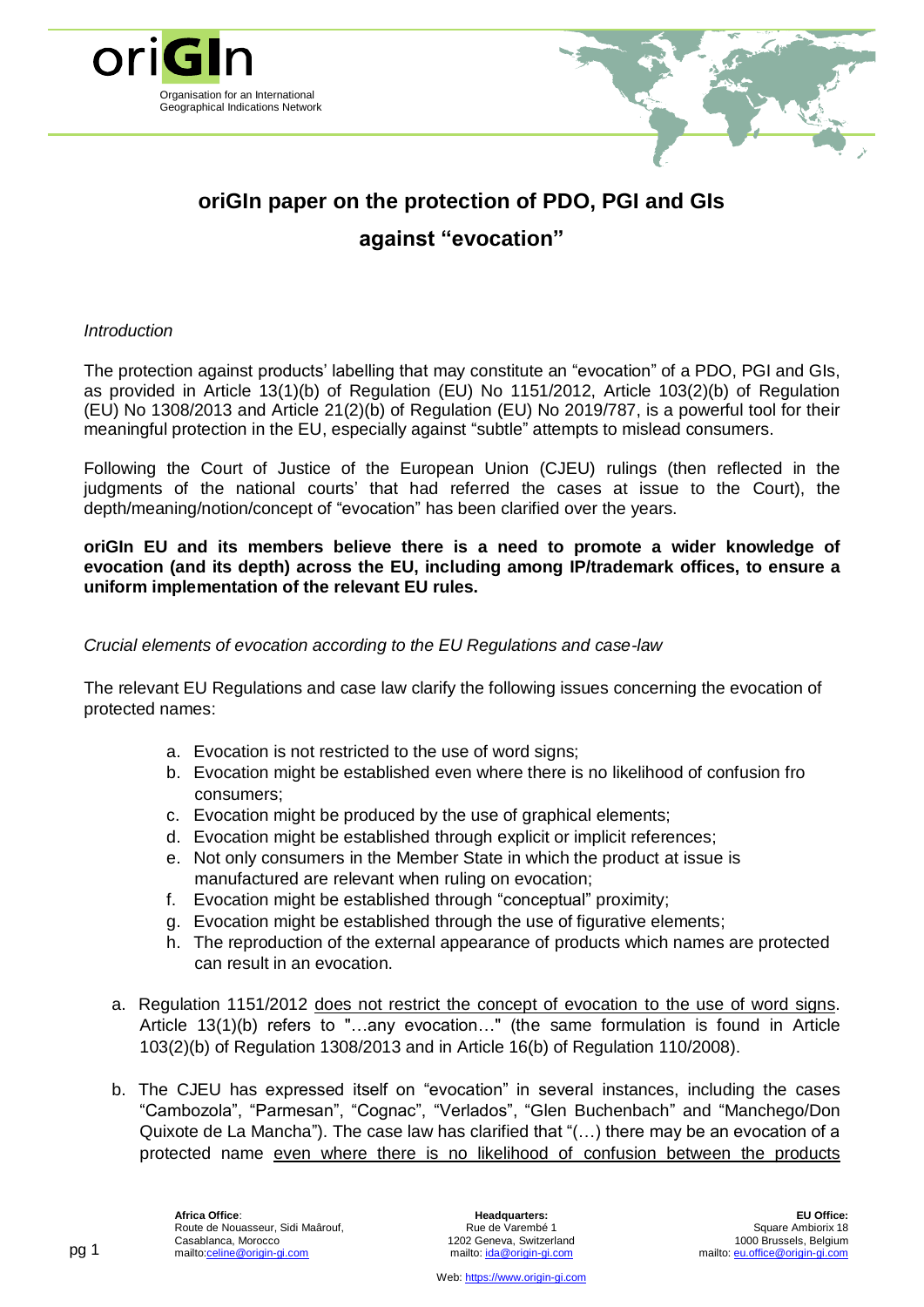

concerned and even where no Community protection extends to the parts of that designation which are echoed in the term or terms at issue".

- c. Paragraph 55 of the "Parmesan case" (C-132/05) ruling concerns the use of graphical elements: "According to the documents in the case, in Germany, certain producers of cheese called 'Parmesan' market that product with labels referring to Italian cultural traditions and landscapes. It is legitimate to infer from this that consumers in that Member State perceive 'Parmesan' cheese as a cheese associated with Italy, even if in reality it was produced in another Member State" (see *Germany and Denmark v Commission*, paragraph 87).
- d. In the "Cognac" case (judgment of 14/07/2011, in joined cases C-4/10 and C-27/10, paragraph 46), the Court states: "Points (a) to (d) of Article 16 of Regulation No 110/2008 refer to various situations in which the marketing of a product is accompanied by an explicit or implicit reference to a geographic indication in circumstances liable to mislead the public as to the origin of the product or, at the very least, to set in train in the mind of the public an association of ideas regarding that origin, or to enable the trader to take unfair advantage of the reputation of the geographical indication concerned". As a result, there can be an evocation of PDO, PGI and GI if explicit or implicit references are used in the labelling of the products at issue.
- e. With specific reference to consumers, the ruling of January 21, 2016 (case C-75/15, "Verlados" case), establishes that: "Article 16(b) of Regulation (EC) No 110/2008 of the European Parliament and of the Council of 15 January 2008 on the definition, description, presentation, labelling and the protection of geographical indications of spirit drinks and repealing Council Regulation (EEC) No 1576/89 must be interpreted as meaning that, in order to assess whether there is an 'evocation' within the meaning of that provision, the national court is required to refer to the perception of the average consumer who is reasonably well informed and reasonably observant and circumspect, that concept being understood as covering European consumers and not only consumers of the Member State in which the product giving rise to the evocation of the protected geographical indication is manufactured".
- f. In case C-44/17 ("Glen Buchenbach"), the Court clarifies that he "conceptual" proximity between a GI and the contested name can result in an evocation. This has to be evaluated by national courts, taking into account the fact that an average European consumer, who is reasonably well informed and observant and circumspect, when confronted with the name at issue, the image triggered in his mind is that of the product whose indication is protected. This is the first case which puts it beyond doubt that evocation can exist even where the name at issue is not similar phonetically or visually to the GIs (the contested name was "Glen Buchenbach" with respect to the GI "Scotch Whisky" – "Glen" in fact is widely used in Scotland to refer to "valley" and is an element of the trade mark of Scotch Whisky producers). Moreover, according to the Court, the indication of the true origin of the good at issue does not exclude automatically the evocation of a GI. Following the CJEU Judgment, in February 2019, the German court which had referred the case to the CJEU found that "Glen" is strongly associated with Scotland and Scotch Whisky, and the only reason to use "Glen" for a German whisky is because of its undoubted association with Scotch Whisky. As

**Headquarters:** Rue de Varembé 1 1202 Geneva, Switzerland mailto[: ida@origin-gi.com](mailto:ida@origin-gi.com)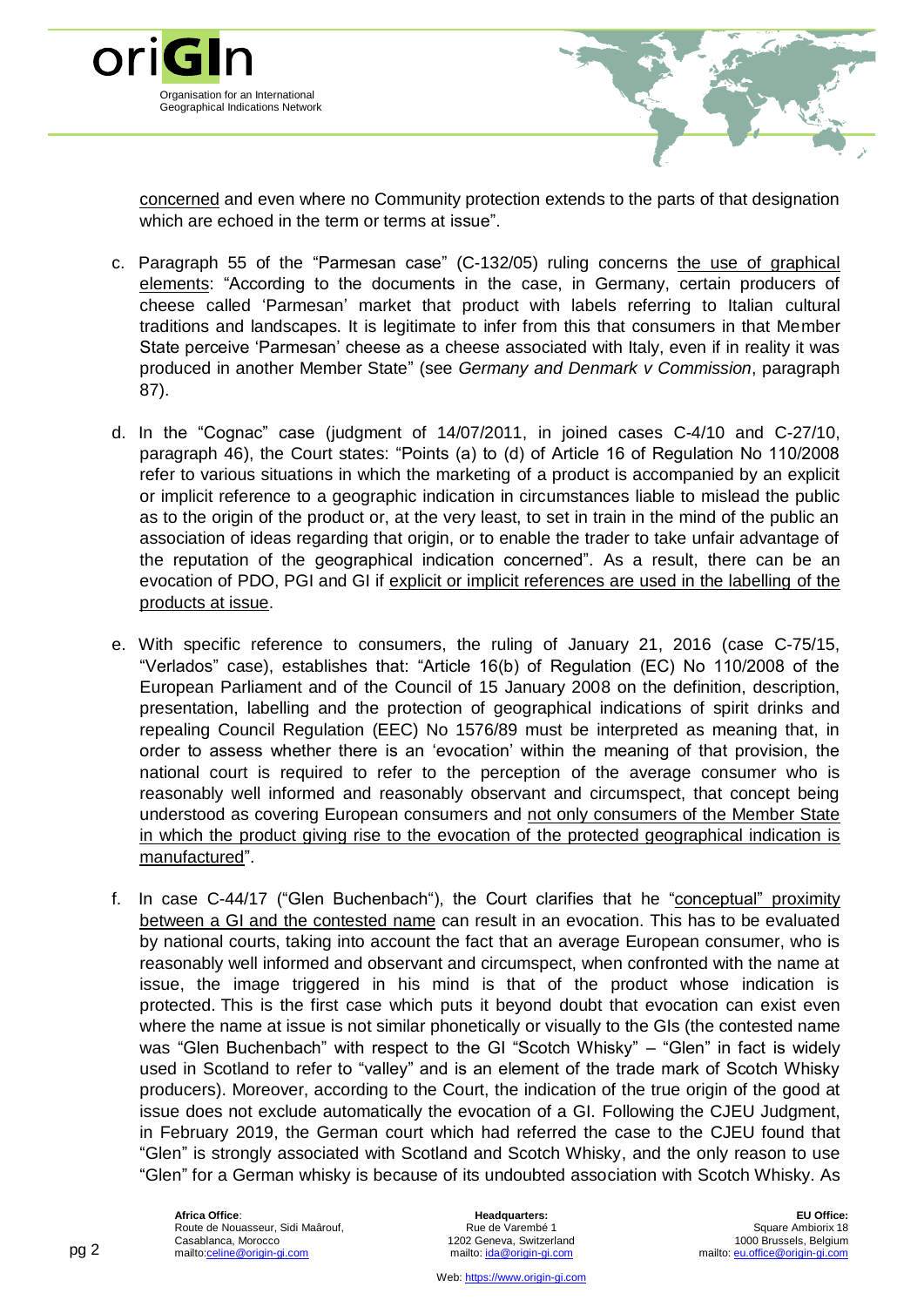

a result, the court's decision confirmed that the use of "Glen" on a German whisky is misleading.

- g. In Case C-614/17 ("Fundación Consejo Regulador de la Denominación de Origen Protegida Queso Manchego" v. "Industrial Quesera Cuquerella SL and Juan Ramón Cuquerella Montagud", a company which commercializes some of its cheese products, through labels with figurative elements - a knight similar to the usual depictions of "Don Quixote de La Mancha" and a bony horse and landscapes with windmills and sheep - as well as the words "Quesos Rocinante"), the CJEU confirms that an evocation of a PDO (or PGI and GI) can be produced even by the use of figurative elements. This also in the absence of visual, phonetical and conceptual similarities between the protected name and the product's labelling. Moreover, the Court found that the use of figurative signs evoking the geographical area with which a designation of origin is associated may constitute evocation of that designation, including where such figurative signs are used by a producer established in that region, but whose products, similar or comparable to those protected by the designation of origin, are not covered by the PDO; and that an average consumer can be understood as including consumers of the Member State where the product is produced and mainly consumed. Following the CJEU Judgment, in July 2019 the Supreme Court of Spain ruled that figurative elements ("Don Quixote de La Mancha" as well as a bony horse and landscapes with windmills and sheep) have sufficient conceptual proximity to "La Mancha" region to lead consumers to associate them with the PDO "Queso Manchego". As a result, the use of the above-mentioned figurative elements on cheese products made in "La Mancha" – without following the "Queso Manchego" product's specification though - were considered a violation of the relevant EU law (an evocation of the PDO, according to art. 13.1.b of Regulation (EU) No 1151/2012). Likewise, the Supreme Court invalidated the registered trademark "Rocinante" (art. 14.1 of the same Regulation).
- h. Even if it did not reach the CJEU, another interesting ruling concerning evocation (in particular the reproduction of the external appearance of PDO/PGI products) was held by the Commercial Court of appeal of Alicante in October 2013, following an action brought by the Consejo Regulador of the PDO "Queso Tetilla". "Queso Tetilla" is a Spanish PDO identifying a cheese produced in the region of Galicia, whose most recognizable feature is its singular conical shape which resembles a female breast, from which the expression "Tetilla" originates. In its Judgement nº 419/13, the Spanish Court held that "the PDO Queso Tetilla protects a traditional name which the consumers inexorably associate with a conical shape, given that the name of the PDO does not correspond with a region or a specific place, but with a cheese having a special and well-known format". Consequently, the unauthorized commercialization of cheese with an identical shape (the package of the product at issued reproduced the typical "Tetilla" shape and was commercialized under the trademark "Mamiella Tres Oscos") is deemed to be an infringement of this PDO according to article 13(1)(b) of Regulation (EU) n<sup>o</sup> 1151/2012 on quality schemes for agricultural products and foodstuffs, which protects PDO and PGI, among others, against evocation. The Court concludes that the "evocation may not only arise from the use of a word, but also from other practices so that when the consumer is confronted with the shape of the product the image triggered in his mind is that of the product whose designation is protected". Previously, the Commercial Court of first instance, in its Judgement nº 58/13 of 20 March 20 2013, had already found that the use of the term "Mamiella" with regard to cheese constitutes an

**Headquarters:** Rue de Varembé 1 1202 Geneva, Switzerland mailto[: ida@origin-gi.com](mailto:ida@origin-gi.com)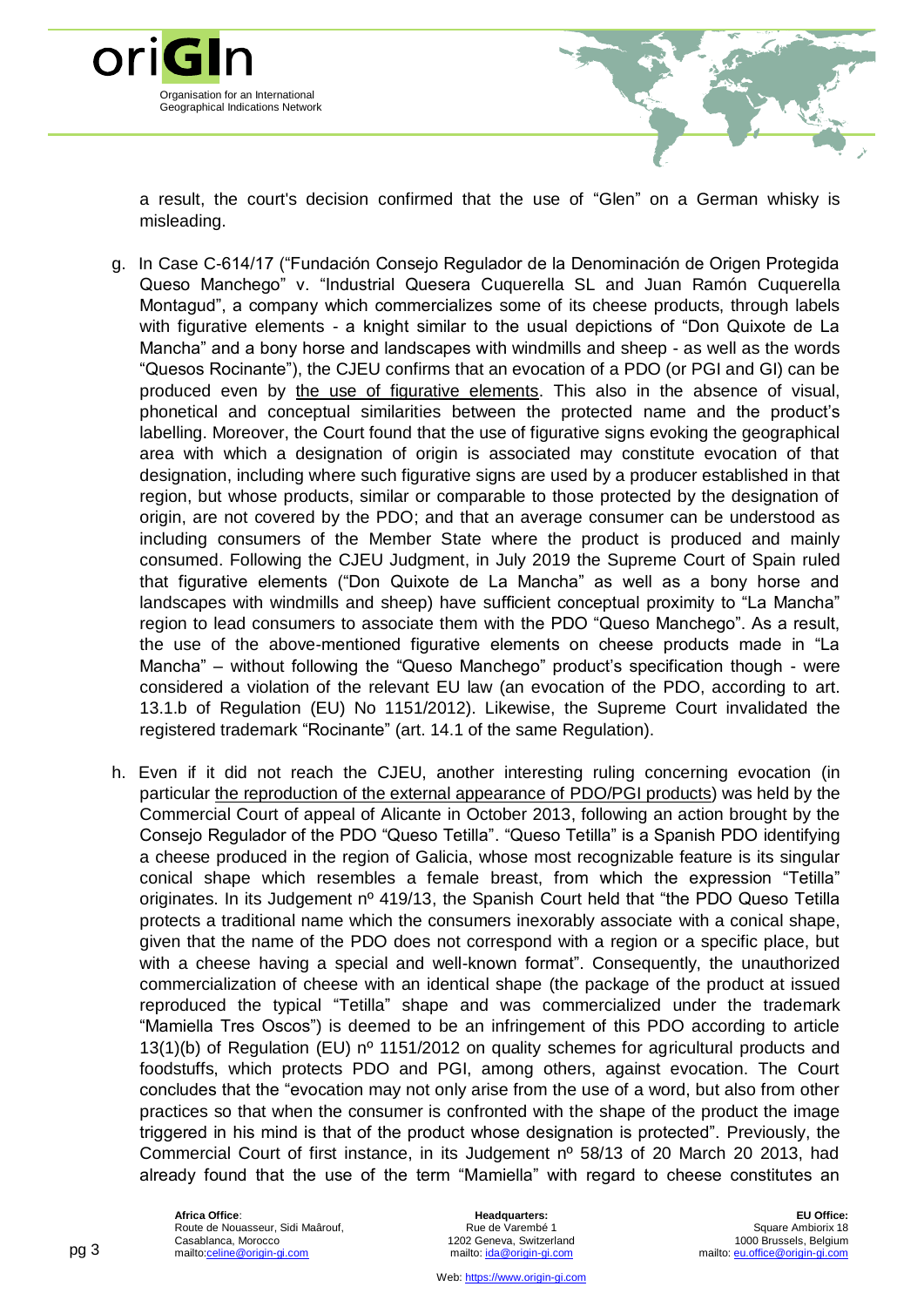

infringement of the PDO "Queso Tetilla". Although not being similar to each other, the Court of first instance concluded that the term "Mamiella", which comes from the Latin word "mama" (breast), evokes the PDO "Queso Tetilla". In this regard, the Court furthermore invalidated the registration of the trademark "Mamiella Tres Oscos". This case is relevant with respect to ruling 17 - 25822 (17 June 2019), by which the French "Cour de cassation" referred another case to the CJEU. It concerns the interpretation of article 13.1 of Regulation 1151/2012 and its depth with respect to the reproduction by third parties of shapes and physical appearances of products bearing protected names. The "Syndicat interprofessionnel de défense du fromage Morbier" had seized the "Cour de cassation" contesting the use and commercialization by the French company "Fromagère du Livradois" of a cheese product reproducing the visual appearance of the PDO "Morbier".

i. Since 2014, the European Union Intellectual Property Office (EUIPO), in its "Guidelines for examining **European** Union trade marks [\(https://euipo01app.sdlproducts.com/1004922/903850/trade-mark-guidelines/introduction\)](https://euipo01app.sdlproducts.com/1004922/903850/trade-mark-guidelines/introduction), established clear principles to evaluate whether a trademark application represents an evocation of a PDO/PGI/GI. On this, see Section 4, Absolute grounds for refusal, Chapter 10, Geographical Indications, 4.3.1 Evocation/imitation, of the guidelines, available at [https://euipo01app.sdlproducts.com/1004922/906757/trade-mark-guidelines/4-3-1](https://euipo01app.sdlproducts.com/1004922/906757/trade-mark-guidelines/4-3-1-evocation-imitation) [evocation-imitation:](https://euipo01app.sdlproducts.com/1004922/906757/trade-mark-guidelines/4-3-1-evocation-imitation)

Importantly, evocation is **not assessed in the same way as likelihood of confusion**. Therefore, it is irrelevant whether a likelihood of confusion can be established or not in order to find that there is evocation of the PDO/PGI. As the Court has held, there can be 'evocation' even in the absence of any likelihood of confusion. What matters is, in particular, that an association of ideas regarding the origin of the products is not created in the mind of the public, and that a trader does not take undue advantage of the reputation of the protected geographical indication (21/01/2016, C-75/15, Viiniverla, EU:C:2016:35, § 45). For evocation, **a link must be made with the product whose designation is protected**. Therefore, whether or not there is evocation will not be analysed according to the principles laid down by the Court in its judgment of 11/11/1997, C-251/95, Sabèl, EU:C:1997:528.

In assessing whether such a link is established, the Court has considered:

- whether there is a visual, phonetic or conceptual relationship between the terms:
	- o e.g. if the terms share a characteristic beginning, such as Parmesan/Parmigiano Reggiano (26/02/2008, C-132/05, Commission v Germany, EU:C:2008:117);
	- $\circ$  e.g. if the terms share characteristic roots or endings that have no particular meaning, such as in Gorgonzola/Cambozola (04/03/1999, C-87/97, Cambozola, EU:C:1999:115) and Verlados/Calvados (21/01/2016, C-75/15, Viiniverla, EU:C:2016:35);
	- e.g. if the terms share the same number of letters or syllables, such as Gorgonzola/Cambozola (04/03/1999, C-87/97, Cambozola, EU:C:1999:115);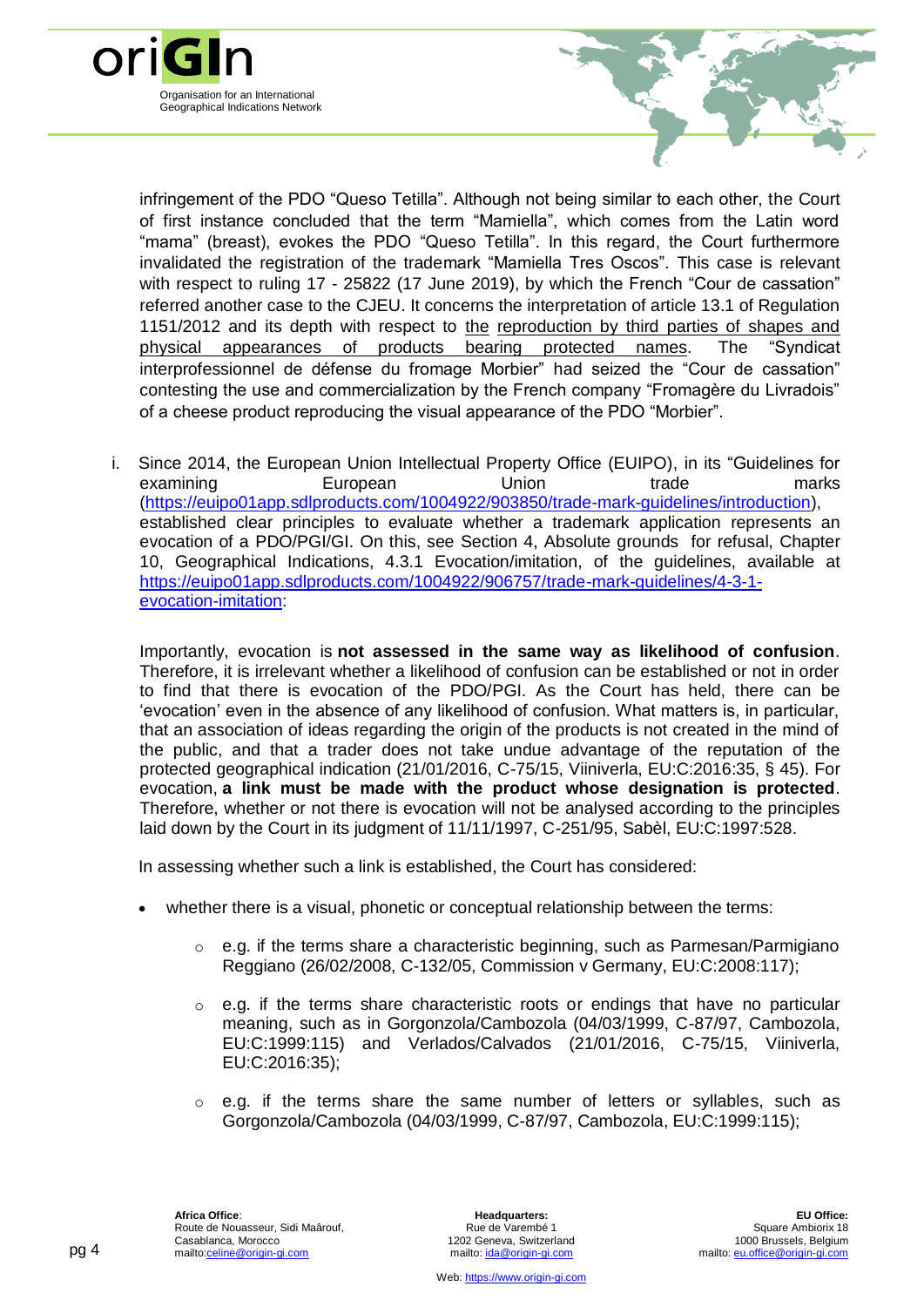

- $\circ$  e.g. where there is conceptual proximity, such as between Parmesan and Parmigiano Reggiano (26/02/2008, C-132/05, Commission v Germany, EU:C:2008:117, § 47).
- the degree of proximity of the goods concerned, including the actual physical appearance or the ingredients and taste of the products covered by the EUTM and the PDO/PGI (04/03/1999, C-87/97, Cambozola, EU:C:1999:115, § 27). The fact that the goods are comparable does not, as such, lead automatically to the evocation of the PDO/PGI. However, if the goods concerned are identical, this is an element in support of evocation (see paragraph 4.2 below).
- whether the part of the PDO/PGI that is included in the trade mark forms a logical and conceptual unit within the mark or not. If so, evocation is dismissed (e.g. IMPORT is not an evocation of the PDO 'Port', EXCAVADORA is not an evocation of the PDO 'Cava' and TORONTO is not an evocation of the PDO 'Toro').

| <b>PDO/PGI</b>                                                                                   | <b>Trade Mark</b>                                | <b>Explanation</b>                                                                                                                                                                              |
|--------------------------------------------------------------------------------------------------|--------------------------------------------------|-------------------------------------------------------------------------------------------------------------------------------------------------------------------------------------------------|
| <b>CHIANTI CLASSICO</b><br>(IT/PDO/0005/0108)                                                    | <b>OLLEARIA</b><br>HIANTI<br>(EUTM No 9 567 851) | The term 'chianti' evokes the PDO 'Chianti'<br>Classico' protected for oils and fats.<br>(16/01/2012, R 1474/2011-2, AZIENDA<br>OLEARIA CHIANTI, paras 14-15)                                   |
| <b>NÜRNBERGER</b><br><b>BRATWÜRSTE/NÜRNBERGER</b><br><b>ROSTBRATWÜRSTE</b><br>(DE/PGI/0005/0184) | <b>NUERNBERGA</b><br>(EUTM No 9 691 577)         | 'because of its aural equivalence,<br>NUERNBERGA will be understood in the<br>sense of the geographical indication<br>"Nürnberger"'.<br>(01/02/2012,<br>R 1331/2011-4.<br>NUERNBERGA, para. 12) |

*Examples of where evocation was found*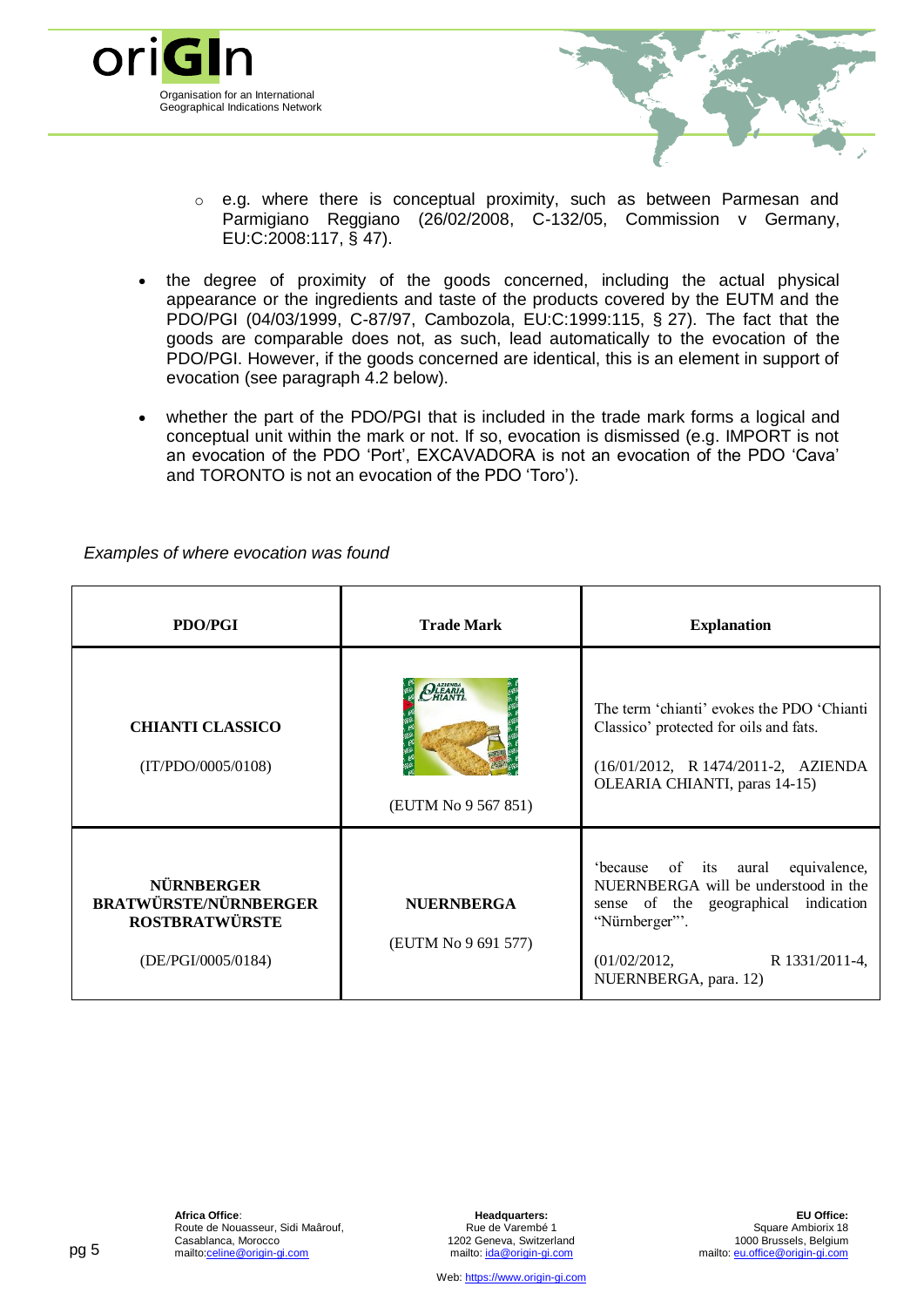

| <b>SCOTCH WHISKY</b>                            | (EUTM No 15 420 607)                     | The country name Scotland is a noun that<br>evokes the adjective 'Scotch', which forms<br>part of the PGI 'Scotch Whisky'.                                                                                                                                                                                                                                                                                                                                               |
|-------------------------------------------------|------------------------------------------|--------------------------------------------------------------------------------------------------------------------------------------------------------------------------------------------------------------------------------------------------------------------------------------------------------------------------------------------------------------------------------------------------------------------------------------------------------------------------|
| <b>LYGOURIO ASKLIPIOU</b><br>(EL/PDO/0017/0050) | <b>ASKLEPIOS</b><br>(EUTM No 15 510 721) | The term 'ASKLIPIOU', which forms part<br>of the PDO 'Lygourgio Asklipiou', is the<br>genitive case of the noun 'ASKLEPIOS'<br>(or 'ASKLIPIOS'), which appears in the<br>nominative case in the contested EUTM.<br>The genitive case denotes, inter alia, origin<br>and possession and in this case evokes the<br>PDO. The figurative element is a visual<br>repetition of the term as it consists of a<br>typical representation of the ancient Greek<br>god Asclepios. |

### *Examples of where evocation was not found*

| <b>PDO/PGI</b>                                            | <b>Trade Mark</b>                            | <b>Explanation</b>                                                                                                                                                                                                                                                                                                                                                                                                                                                                                                                                         |
|-----------------------------------------------------------|----------------------------------------------|------------------------------------------------------------------------------------------------------------------------------------------------------------------------------------------------------------------------------------------------------------------------------------------------------------------------------------------------------------------------------------------------------------------------------------------------------------------------------------------------------------------------------------------------------------|
| <b>VINHO VERDE</b><br>(PDO PDO-PT-<br>A <sub>1545</sub> ) | <b>VERDI</b><br><b>EUTM</b><br>No 15 080 278 | Due to the clear conceptual meaning of the designation 'VERDI', the relevant<br>public will not be led to believe that the aforementioned designation depicts<br>the PDO in question.<br>The presence of a partial correlation in the present case between the terms<br>'VERDI' on the one hand, and 'VERDE' on the other, is not sufficient to<br>offset the fact that the consumer of the goods in question will perceive the sign<br>'VERDI' as a clear reference to the Italian opera composer.<br>(06/04/2017, R 1972/2016-5, VERDI, paras 12 and 14) |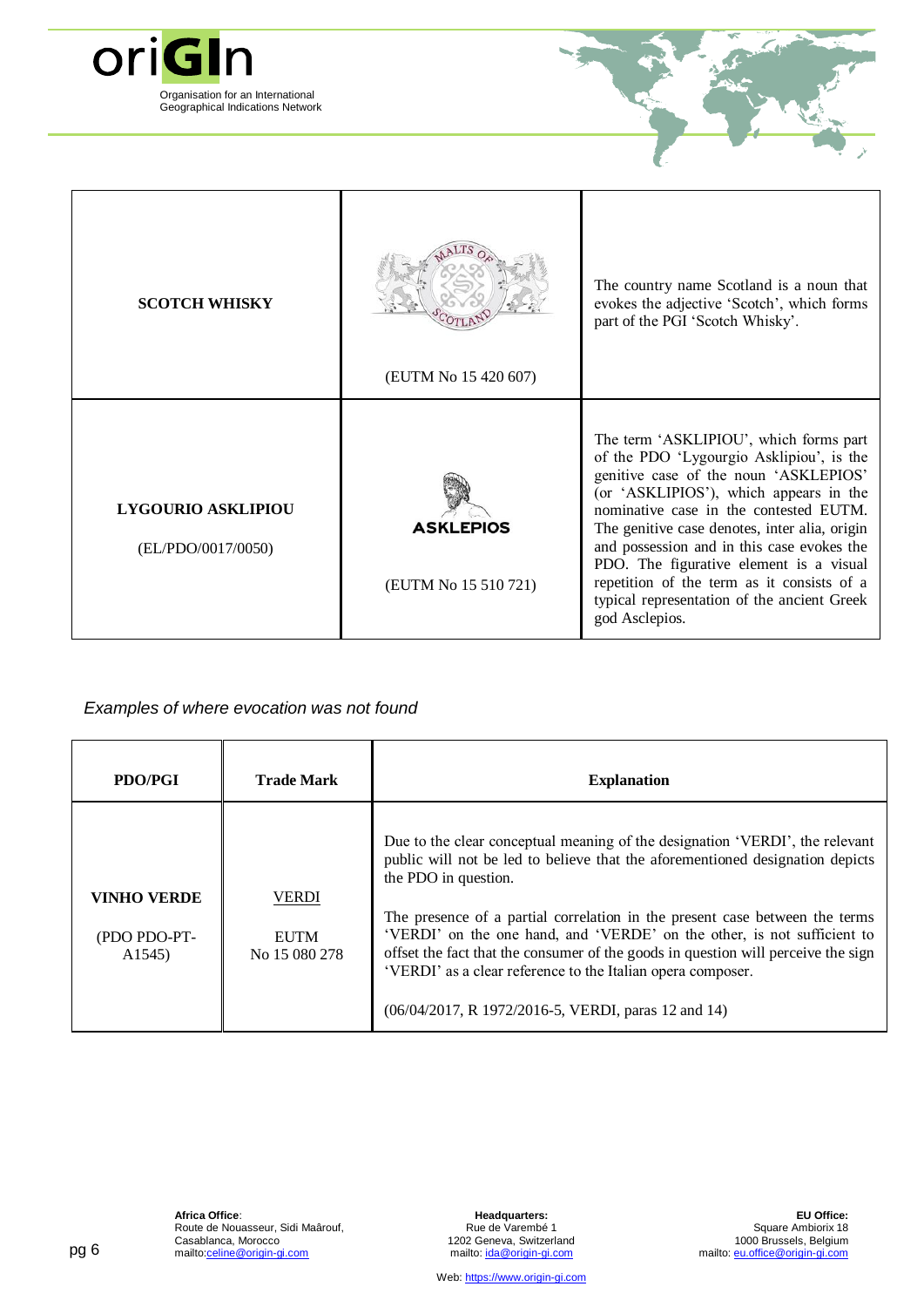

(Non-EU-country PGI (United States of America)

EUTM No 16 081 614

Moreover, 'Cape' by itself is not, on its own, the significant part of the PGI. Therefore, in order to evoke the PGI, reference to the other geographically significant part of the PGI (e.g. 'Girardeau') is necessary.

### Equivalent adjectives/nouns

The use of an equivalent adjective/noun to indicate the same origin constitutes an evocation of a PDO/PGI.

| <b>PDO/PGI</b>                                                 | <b>European Union</b><br>trade mark<br>(invented<br>examples) | <b>Explanation</b>                                  |
|----------------------------------------------------------------|---------------------------------------------------------------|-----------------------------------------------------|
| <b>IBIZA</b><br>(PGI-ES-A0110)                                 | <b>IBICENCO</b>                                               | Noun in the PGI $\rightarrow$ Adjective in the EUTM |
| <b>AÇORES</b><br>(PGI-PT-A1447)                                | <b>AÇORIANO</b>                                               | Noun in the PGI $\rightarrow$ Adjective in the EUTM |
| <b>BORDEAUX</b><br>(PDO-FR-A0821)                              | <b>BORDELAIS</b>                                              | Noun in the PDO $\rightarrow$ Adjective in the EUTM |
| <b>JAGNIĘCINA</b><br><b>PODHALAŃSKA</b><br>(PL/PGI/0005/00837) | <b>JAGNIĘCINA Z</b><br><b>PODHALA</b>                         | Adjective in the PGI $\rightarrow$ Noun in the EUTM |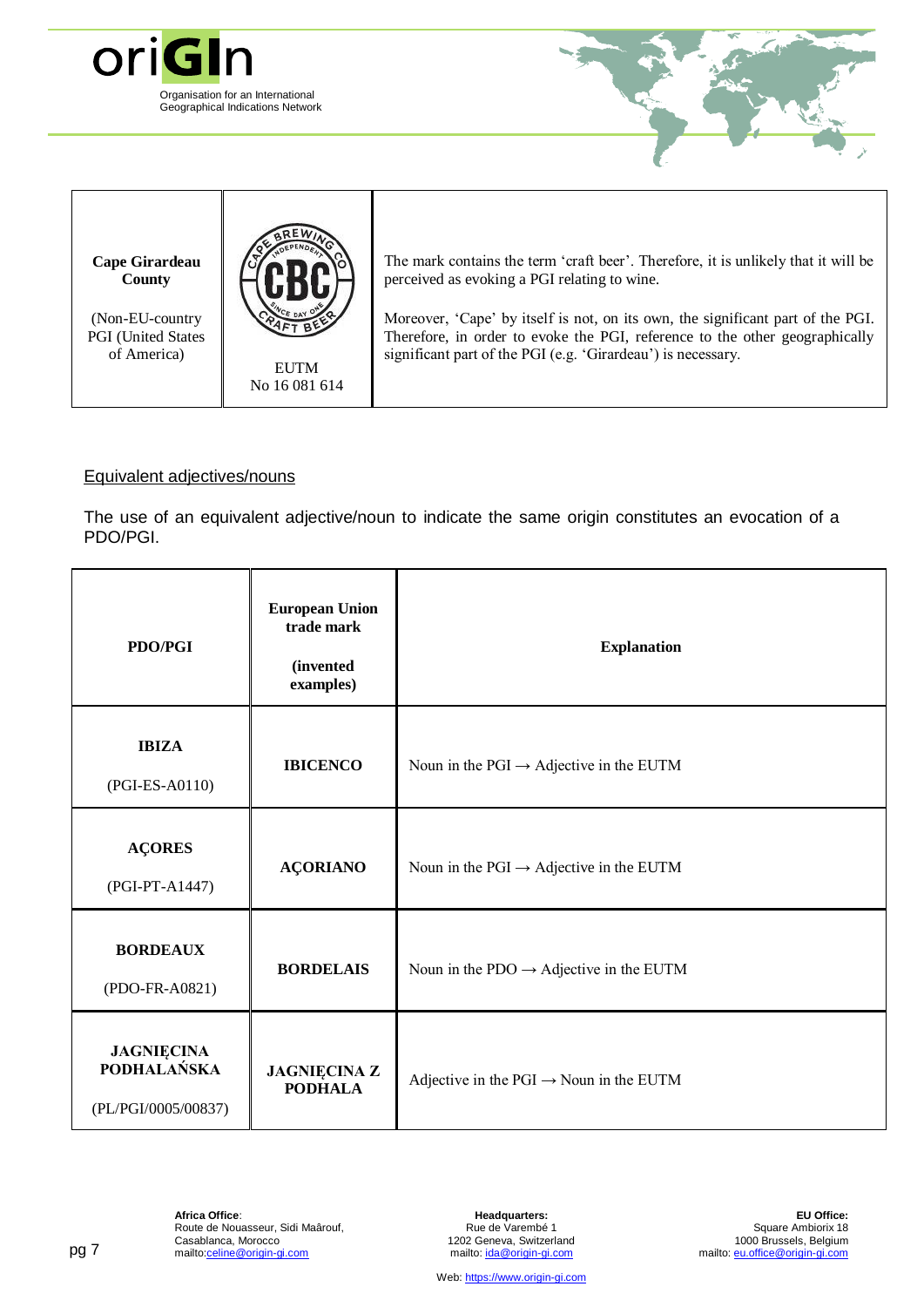



| <b>MEL DO ALENTEJO</b><br>(PT/PDO/0017/0252)                 | <b>MEL</b><br><b>ALENTEJANA</b>                                  | Noun in the PDO $\rightarrow$ Adjective in the EUTM                                                                                                                                                                                                                                                                                                                                                                                                                                                                                                                                                                                                                                                       |
|--------------------------------------------------------------|------------------------------------------------------------------|-----------------------------------------------------------------------------------------------------------------------------------------------------------------------------------------------------------------------------------------------------------------------------------------------------------------------------------------------------------------------------------------------------------------------------------------------------------------------------------------------------------------------------------------------------------------------------------------------------------------------------------------------------------------------------------------------------------|
| <b>SCOTTISH WILD</b><br><b>SALMON</b><br>(GB/PGI/0005/00863) | <b>WILD SALMON</b><br><b>FROM</b><br><b>SCOTLAND</b>             | Adjective in the PGI $\rightarrow$ Noun in the EUTM                                                                                                                                                                                                                                                                                                                                                                                                                                                                                                                                                                                                                                                       |
| <b>EMILIA</b><br>(PGI-IT-A0509)                              | <b>NATURA</b><br><b>EMILIANA</b><br><b>EUTM</b><br>No 13 018 619 | When the public sees that a trade mark contains nouns or their<br>corresponding adjectives relating to a given territory, it will believe that<br>these are providing information on the geographical location where the<br>goods are produced or processed.<br>The inclusion of the term 'NATURA' in the sign applied for does not<br>prevent the existence of an 'inclusion' and 'evocation' of the geographical<br>indication 'EMILIA'. On the contrary, this element, interpreted to mean<br>'essence' or 'nature', reinforces the concept conveyed by the adjective<br>'EMILIANA', which is the most distinctive element of the sign applied<br>for.<br>(28/07/2015, R 2718/2014-4, NATURA EMILIANA) |

### Translated PDOs/PGIs

Likewise, there is evocation or imitation of the PDO/PGI when the EUTM contains or consists of a translation of the whole or part of a PDO/PGI in any of the EU languages.

| <b>PDO/PGI</b> | <b>European Union trade</b><br>mark   | <b>Explanation</b>                                                                            |
|----------------|---------------------------------------|-----------------------------------------------------------------------------------------------|
| <b>COGNAC</b>  | <b>KONJAKKI</b><br>(invented example) | An EUTM that contains the term 'Konjakki' will be considered to<br>evoke 'Cognac' in Finnish. |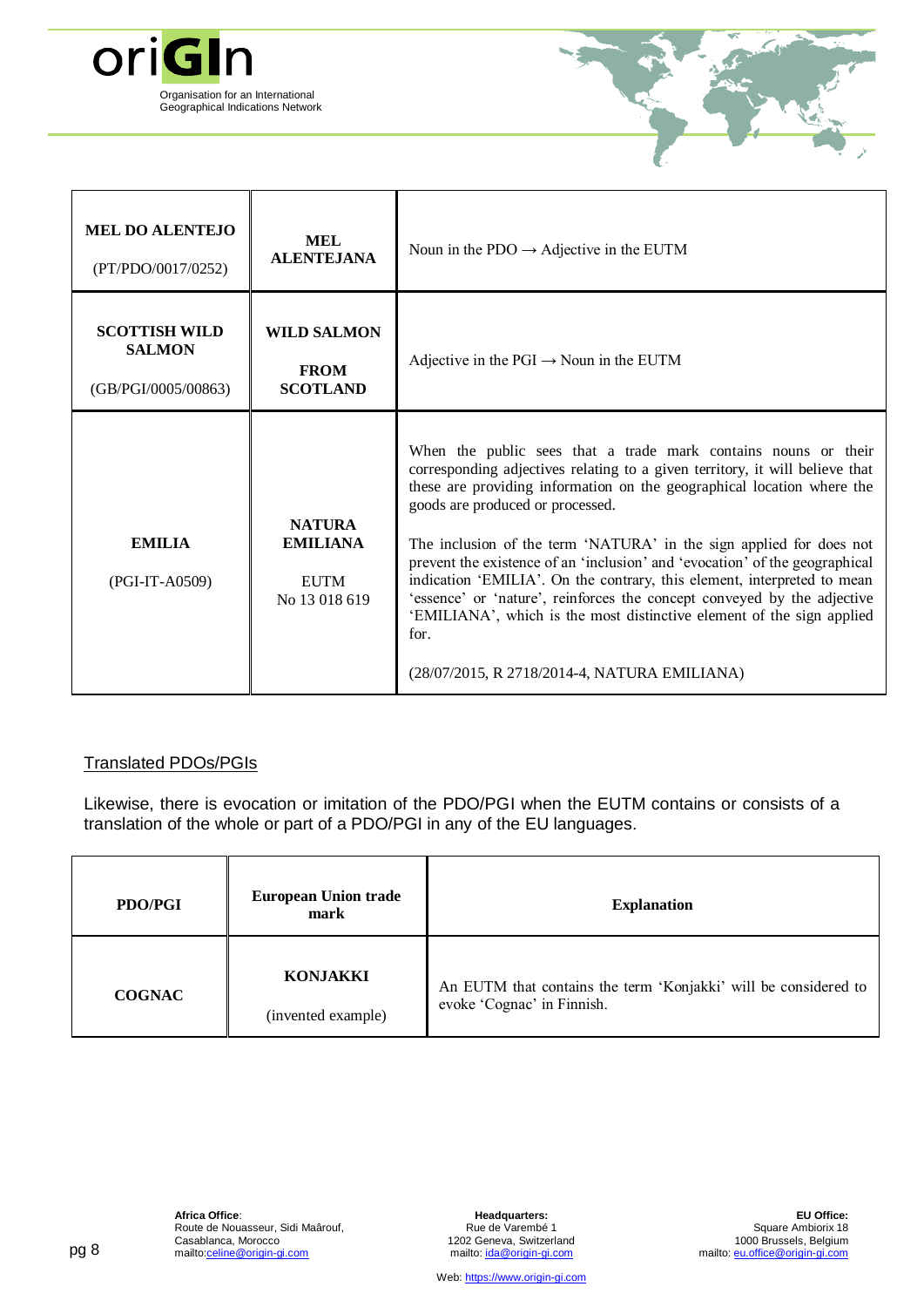

| <b>BOURGOGNE</b>                                      | Uvita de Plata<br>forgong<br>EUTM No 2417269 | 'Borgoña' is the Spanish translation of the French PDO<br>'Bourgogne'.                                         |
|-------------------------------------------------------|----------------------------------------------|----------------------------------------------------------------------------------------------------------------|
| <b>PÂTES</b><br><b>D'ALSACE</b><br>(FR/PGI/0005/0324) | <b>ALSATIAN PASTA</b><br>(invented example)  | An EUTM that contains the expression 'Alsatian Pasta' will be<br>considered to evoke the PGI 'Pâtes d'Alsace'. |

Trade marks consisting of these terms must be refused under both Article 7(1)(c) and (j) EUTMR rather than solely under Article 7(1)(c) EUTMR.

However, the Office will object to translations of PDO/PGIs only to the extent that the translation triggers a link with a product whose designation is protected.

For instance, the Office will not object under Article 7(1)(j) EUTMR to the term 'BULL' just because it is, strictly speaking, the English equivalent to the Spanish word 'TORO' —'TORO' is a Spanish PDO for wines. The relevant public is likely to associate the term 'bull' with an animal and not with wines from the region of Toro.

#### Expressions used as 'de-localisers'

According to Article 103(2)(b) of Regulation (EU) No 1308/2013, Article 20(2)(b) of Regulation (EU) No 251/2014, Article 16(b) of Regulation (EC) No 110/2008 and Article 13(1)(b) of Regulation (EU) No 1151/2012, PDOs/PGIs are protected 'even if the true origin of the product … is indicated or if the protected name is … accompanied by an expression such as "style", "type", "method", "as produced in", "imitation" … or similar'.

Therefore, the fact that the PDO/PGI reproduced or evoked in the EUTM is accompanied by these expressions does not cancel out application of Article 7(1)(j) EUTMR.

In other words, **even if the public is thereby informed about the actual origin of the product, an objection will still be raised** under Article 7(1)(j) EUTMR. Notwithstanding this, the trade mark will be **misleading** under Article 7(1)(g) EUTMR since there is a contradiction between the goods (restricted to the specific PDO/PGI) and the message conveyed by the mark (that the goods are not 'genuine' PDO/PGI products), which will thus necessarily lead to a further objection under that article.